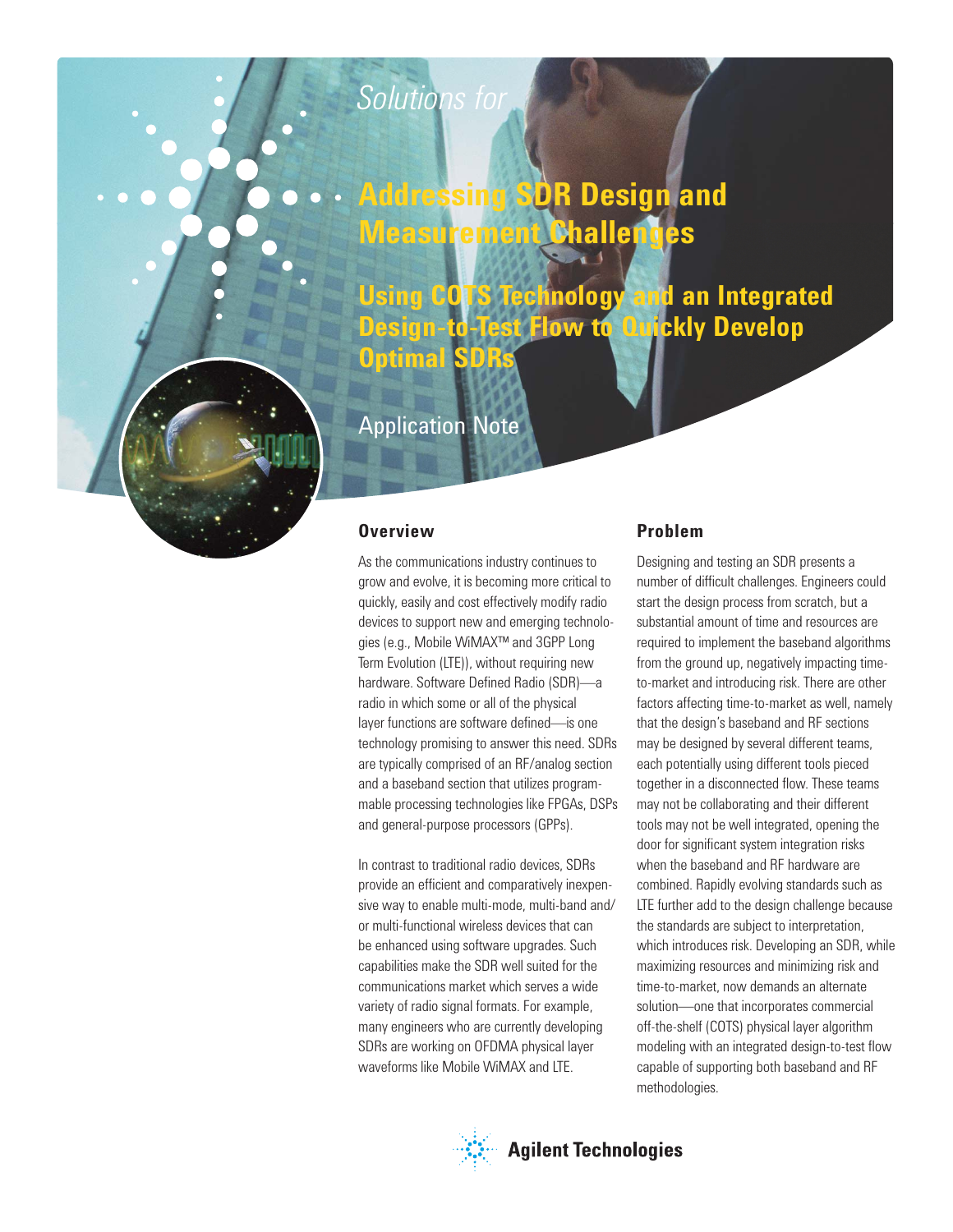#### **Solution**

Utilizing a COTS system design solution with built-in OFDMA physical layer algorithm models offers an ideal way for engineers developing SDRs to maximize their resources and minimize time-to-market cycles. Using commercial algorithm models as a baseline starting point, engineers can then customize algorithms to create their own proprietary SDR implementation. Design risk is mitigated through the use of an integrated simulation design environment that incorporates baseband and RF designs into a single design-to-test flow. During the design phase, baseband and RF team hand-offs are supported at each step in the flow—as the design transitions from algorithm to system to baseband (e.g., FPGA) and RF design to integration. The FPGA and RF designs are verified together in the same simulation environment, at each stage of the development process, prior to hardware implementation. During the test phase, the hardware implementation is demodulated and requires a general-purpose signal analyzer with the speed, accuracy and scalability to perform the range of measurements necessary to characterize signal quality.

Agilent's SystemVue system design solution offers an integrated design environment for SDR system design (Figure 1). Algorithm models can be modified using the existing SystemVue algorithms as a starting point, with the Baseband Exploration Library (BEL) option. This is especially useful for modifying the algorithms for a particular version of a standard, or modifying a commercial standard for a custom/proprietary SDR implementation. Additionally, SystemVue's algorithm references provide an independent check of standards interpretation relative to the baseband design and implementation—a feature which is especially useful given the complex and evolving nature of standards like Mobile WiMAX and LTE.



and/or

**Digital** 

MXG/ **ESG** 

FIGURE 1: *Agilent's SystemVue, VSA Software and MXA signal analyzer work together to provide an integrated, SDR flow for FPGAs and RF.* 

FPGA Target

Files



FIGURE 2: *Agilent's MXA signal analyzer delivers the fast speed, accuracy and scalability necessary to demodulate today's SDR designs.*

During the design process, SystemVue's algorithm references are used to generate reference vectors to facilitate baseband development when hand writing HDL code. Alternatively, fixed-point simulation models are used to model algorithms, with the baseband HDL being generated from the fixed-point models. RF behavioral models are used to construct RF transmitter/receiver designs.

The baseband HDL can be co-simulated in SystemVue, together with the RF design. Integrated instrumentation links with Agilent test equipment and with Agilent's Vector Signal Analysis (VSA) software enable SDR RF/baseband testing (demodulation) at every step of the design phase.

When the design progresses to the test phase, during hardware implementation, it is demodulated using Agilent's fast, scalable, midrange MXA signal analyzer (Figure 2). The MXA features power suite—a standard, complete set of powerful one-button measurements for characterizing signal quality that include ACPR, channel power, occupied bandwidth, spectrum emissions mask, CCDF, burst power, and spurious emission. It also supports more than 50 modulation types. Running the VSA software in the MXA enables advanced signal modulation analysis and troubleshooting of 30 additional modulation types.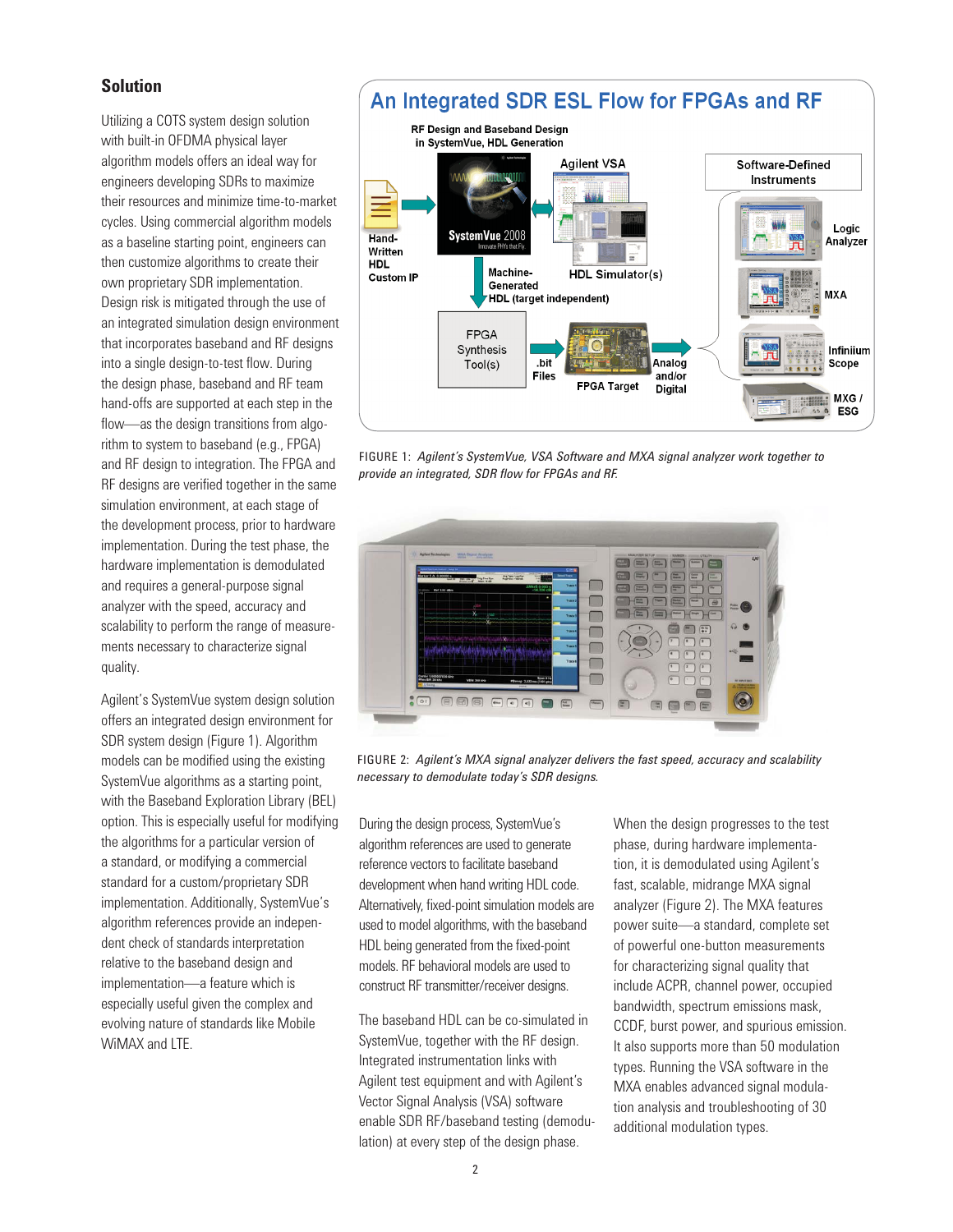Using the VSA software with SystemVue during the design phase, and with the MXA signal analyzer for measurements during the test phase, provides the engineer with a true design-to-test capability. Agilent's connected solutions makes the integration of these instruments possible, enabling signals to be downloaded and captured to and from signal sources and analyzers (Figure 3).

### **WiMAX IQ Modulator Design Example**

If not designed properly, impairments from an IQ modulator can significantly degrade the performance of OFDMA systems. A Mobile WiMAX OFDMA IQ modulator can be designed using the integrated SDR flow in Figure 1. Here, SystemVue is used for both the fixed-point baseband and RF design (Figure 4). First the WIMAX IQ modulator design, consisting of IQ pairs generated with Agilent's WiMAX design library stored in lookup tables, is implemented in SystemVue and a fixed-point design is created. Next, the functionality of the fixed-point design is verified with the VSA software and HDL code for the FPGA is generated. The HDL and RF design are then co-simulated together to verify functionality before moving into the FPGA synthesis process and VSA WiMAX demodulation analysis of the mixed-signal design (HDL and RF) is performed. Note that instead of using machine-generated HDL for co-simulation, custom/proprietary HDL could have alternatively been brought into SystemVue and co-simulated.

# **Early R&D SDR Hardware Testing**



FIGURE 3: *With Agilent's connected solutions, signals can be picked off along different stages of a receiver chain to measure BER with an MXA using RF/IF inputs or baseband IQ inputs.*



FIGURE 4: *The upper left graphic is a block diagram of the WiMAX OFDMA IQ modulator design implemented in SystemVue. The bottom graphic is the SystemVue fixed-point design with various sections of the design annotated to show which part of the block diagram they correspond to.*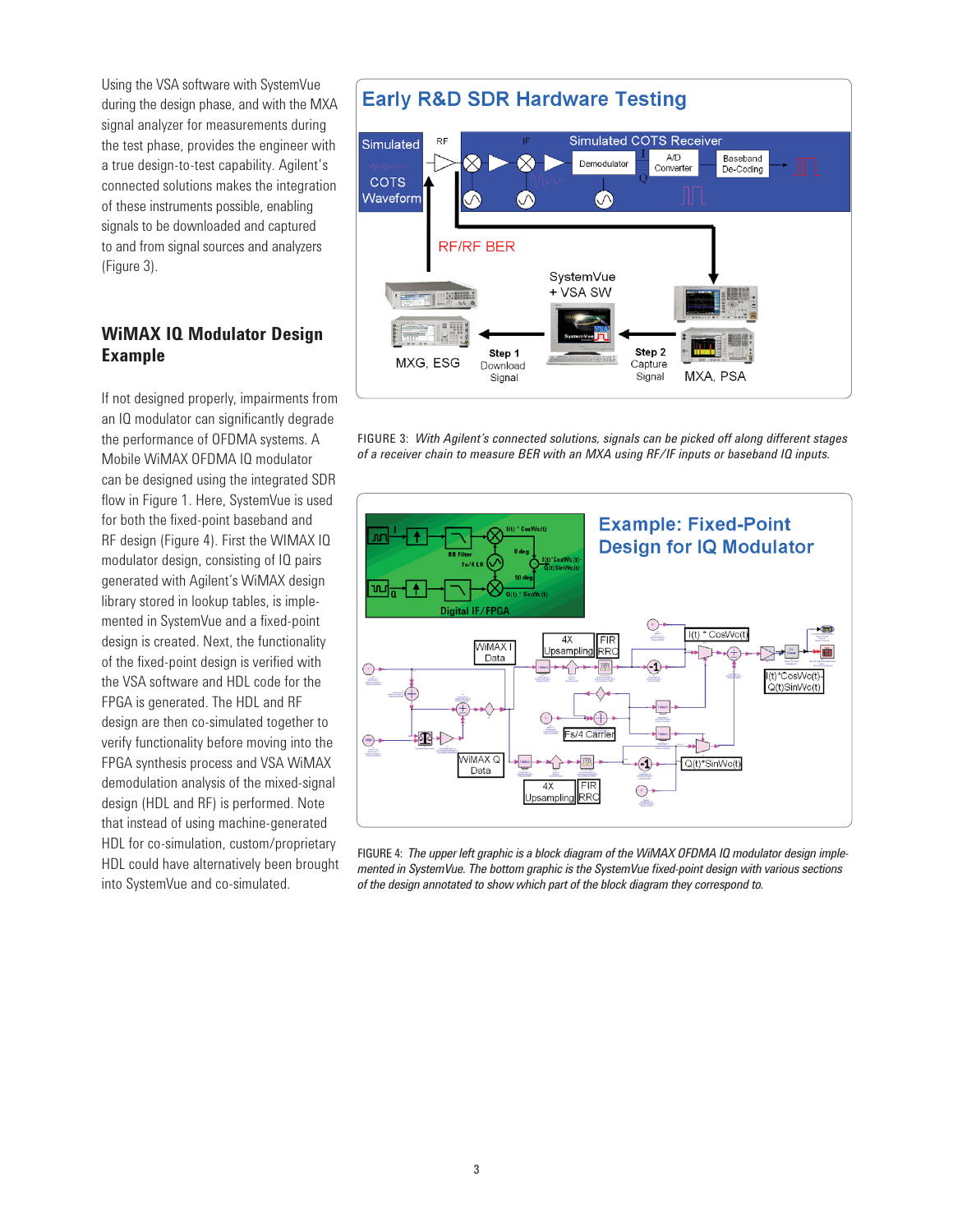Finally, FPGA synthesis is performed to generate a .bit file that will be used to configure/program the FPGA target. Because the FPGA board has on-board D/A converters, the FPGA output is converted to an analog IF and measured/demodulated with the Agilent MXA signal analyzer. The resulting FPGA implementation of the WiMAX IQ modulator is shown in Figure 5.

#### **Improving FPGA and RF Team Communication/Collaboration**

The WiMAX OFDMA IQ modulator design offers a prime example of how SystemVue can be used as a catalyst for improving communication and collaboration between FPGA and RF teams and as a result, minimizing design risk. In this case, the HDL cosimulation was combined with an RF transmitter that was designed in SystemVue. The transmitter design consisted of an IF-to-RF upconverter, IF/RF filtering, preamplifier, and a power amplifier (PA). A VSA simulation measurement element was then connected at the pre-amplifier output and the PA output. The FPGA HDL code was used as the simulation signal source.

The waveform distortions analyzed include both baseband impairments (fixed point impairments and FIR) from the HDL being co-simulated, as well as the RF non-linear impairments introduced to the waveform by the pre-amplifier and PA. Significant distortion was observed at the PA output (e.g., constellation dispersion and spectral regrowth), but only moderate distortion was observed at the pre-amplifier output. The output of the PA was heavily compressed and therefore, it introduced significant distortion to the SDR waveform. In addition, significant spectral re-growth was observed on the RF spectrum which, if measured, would impact a range of metrics like ACLR or ACPR.



FIGURE 5: *The analog IF output on the SDR FPGA board (after the DAC) is demodulated by an MXA analyzer and VSA software.*

#### **Summary of Results**

While SDRs present a host of benefits for engineers developing multi-mode, multi-band, multi-functional wireless devices, these benefits come at the cost of challenges which need to be addressed to meet time-to-market demands. The time and resources required to design OFDMA SDR physical layer waveforms from scratch, and the risk associated with employing different baseband and RF flows and disconnected tools are some of the key challenges. Agilent SystemVue's algorithm development capability and integrated mixed-signal design environment can help accelerate SDR design activities while minimizing baseband/RF system integration risks. Agilent's MXA signal analyzer and VSA software provide the test capability necessary to test the hardware implementation, minimizing risk and completing the integrated SDR design-to-test flow.



### **The Power of X**

The MXA signal analyzer, working with SystemVue and the VSA software, is a key product in Agilent's comprehensive Power of X suite of test products. These products grant engineers the power to gain greater design insight, speed manufacturing processes, solve tough measurement problems, and get to market ahead of the competition.

Offering the best combination of speed and scalability, and created and supported by renowned worldwide measurement experts, Agilent's X products are helping engineers bring innovative, higher-performing products to emerging markets around the globe. To learn more about Agilent's suite of X products please visit: **www.agilent.com/find/powerofx.**